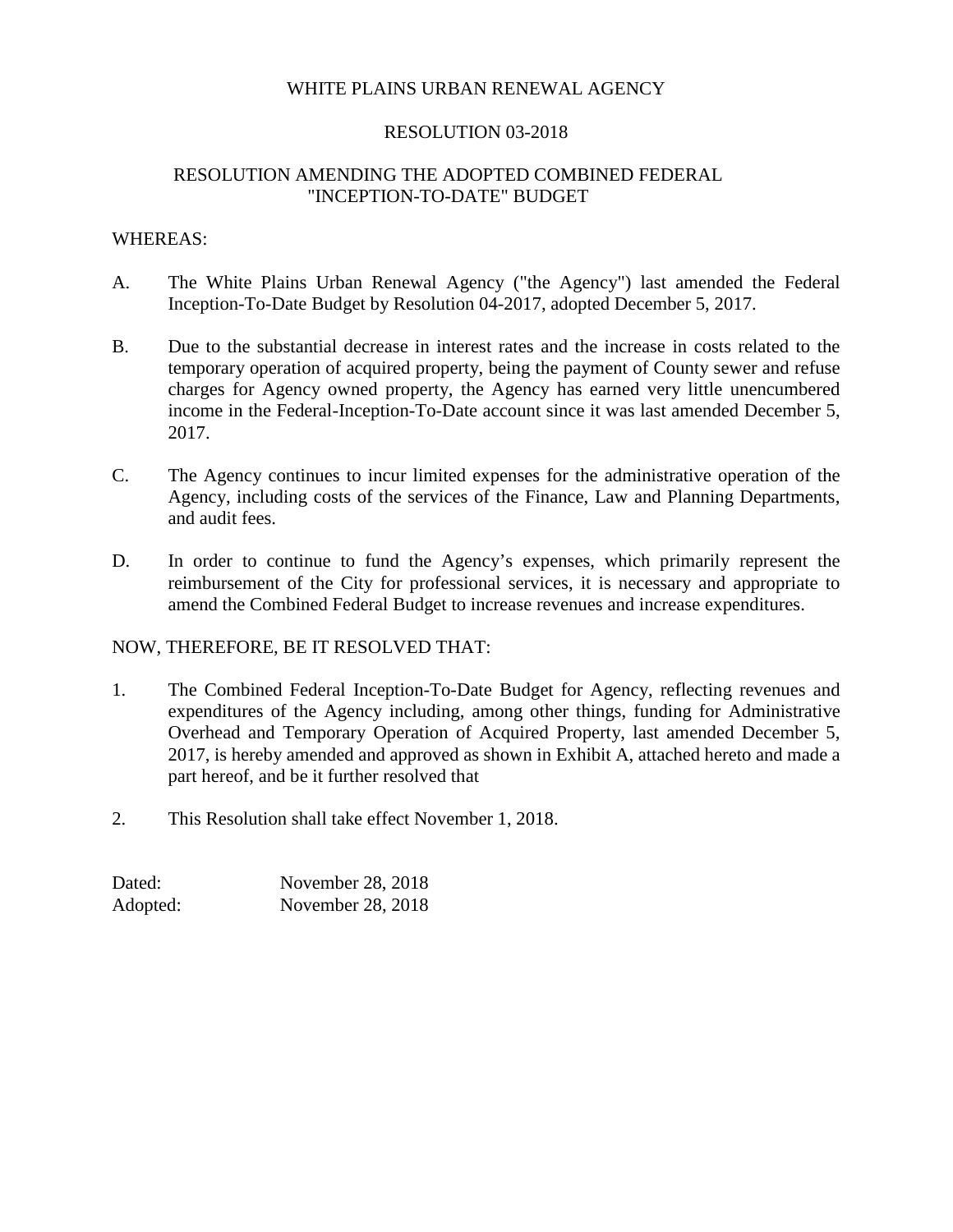### Exhibit A

# WPURA - BUDGET REPORT COMBINED FEDERAL BUDGET, NYR-37

# Proposed Modified Budget to be Effective November 1, 2018

|                                             | <b>WPURA - BUDGET REPORT</b>        |               |               |              |
|---------------------------------------------|-------------------------------------|---------------|---------------|--------------|
| <b>COMBINED FEDERAL BUDGET, NYR-37</b>      |                                     |               |               |              |
| Proposed Modified Budget - November 1, 2018 |                                     |               |               |              |
|                                             |                                     |               |               |              |
|                                             |                                     |               |               |              |
|                                             |                                     | Modified      | Proposed      |              |
|                                             |                                     | <b>Budget</b> | Modified      | Increase     |
| <b>CODE</b>                                 | <b>REVENUES</b>                     | 10/31/2018    | <b>Budget</b> | (Decrease)   |
| 02203                                       | <b>HUD CD Block Grant</b>           | \$3,480,800   | \$3,480,800   | \$           |
| 02204                                       | <b>Project Capital Grant</b>        | 55,524,997    | 55,524,997    |              |
| 02214                                       | <b>HUD Financial SetImnt Grant:</b> | 10,672,053    | 10,672,053    |              |
| 02282                                       | <b>WPURA State Grant</b>            | 1,721,275     | 1,721,275     |              |
| 02286                                       | <b>WPURA-7 Contributions</b>        | 94,238        | 94,238        |              |
| 06614                                       | Land Sale Proceeds                  | 10,756,729    | 10,756,729    |              |
| 06619                                       | <b>Other Minor Sales</b>            | 600           | 600           |              |
| 06694                                       | Rental Income/NYR-37                | 1,959,863     | 2,042,814     | 82,951       |
| 06696                                       | Commissions                         | 22,497        | 22,497        |              |
| 06698                                       | Refund P/Y Expenses                 | 69,370        | 69,370        |              |
| 06699                                       | Miscellaneous                       | 123,915       | 123,915       |              |
| 077XX                                       | Interest Income                     | 4,803,904     | 4,806,844     | 2,940        |
|                                             | <b>Total Revenues</b>               | \$89,230,241  | \$89,316,132  | \$<br>85,891 |
|                                             |                                     |               |               |              |
|                                             |                                     |               |               |              |
| <b>CODE</b>                                 | <b>EXPENDITURES</b>                 |               |               |              |
| 4.801                                       | Total Survey & Planning-Pt. 1       | \$<br>441,530 | \$<br>441,530 | \$           |
| 4.810                                       | Administrative Overhead             | 11,762,959    | 11,828,850    | 65,891       |
| 4.815                                       | Legal Services                      | 1,070,000     | 1,070,000     |              |
| 4.818                                       | <b>Project Consultants</b>          | 309,466       | 309,466       |              |
| 4.820                                       | <b>Interest Expense</b>             | 12,225,033    | 12,225,033    |              |
| 4.830                                       | Survey & Planning                   | 263,495       | 263,495       |              |
| 4.840                                       | Real Estate Acquisition             | 597,753       | 597,753       |              |
| 4.841                                       | <b>Acquisition Costs</b>            | 44,091,214    | 44,091,214    |              |
| 4.843                                       | <b>Relocation Costs</b>             | 32,671        | 32,671        |              |
| 4.844                                       | <b>Relocation Expenses</b>          | 4,125,339     | 4,125,339     |              |
| 4.845                                       | <b>Disposal Costs</b>               | 793,329       | 793,329       |              |
| 4.846                                       | Temp Op Acq Prop/NYR-37             | 623,860       | 643,860       | 20,000       |
| 4.850                                       | <b>Site Clearance</b>               | 2,601,889     | 2,601,889     |              |
| 4.855                                       | <b>Project Improvements</b>         | 10,291,703    | 10,291,703    |              |
|                                             | <b>Total Expenditures</b>           | \$89,230,241  | \$89,316,132  | \$<br>85,891 |